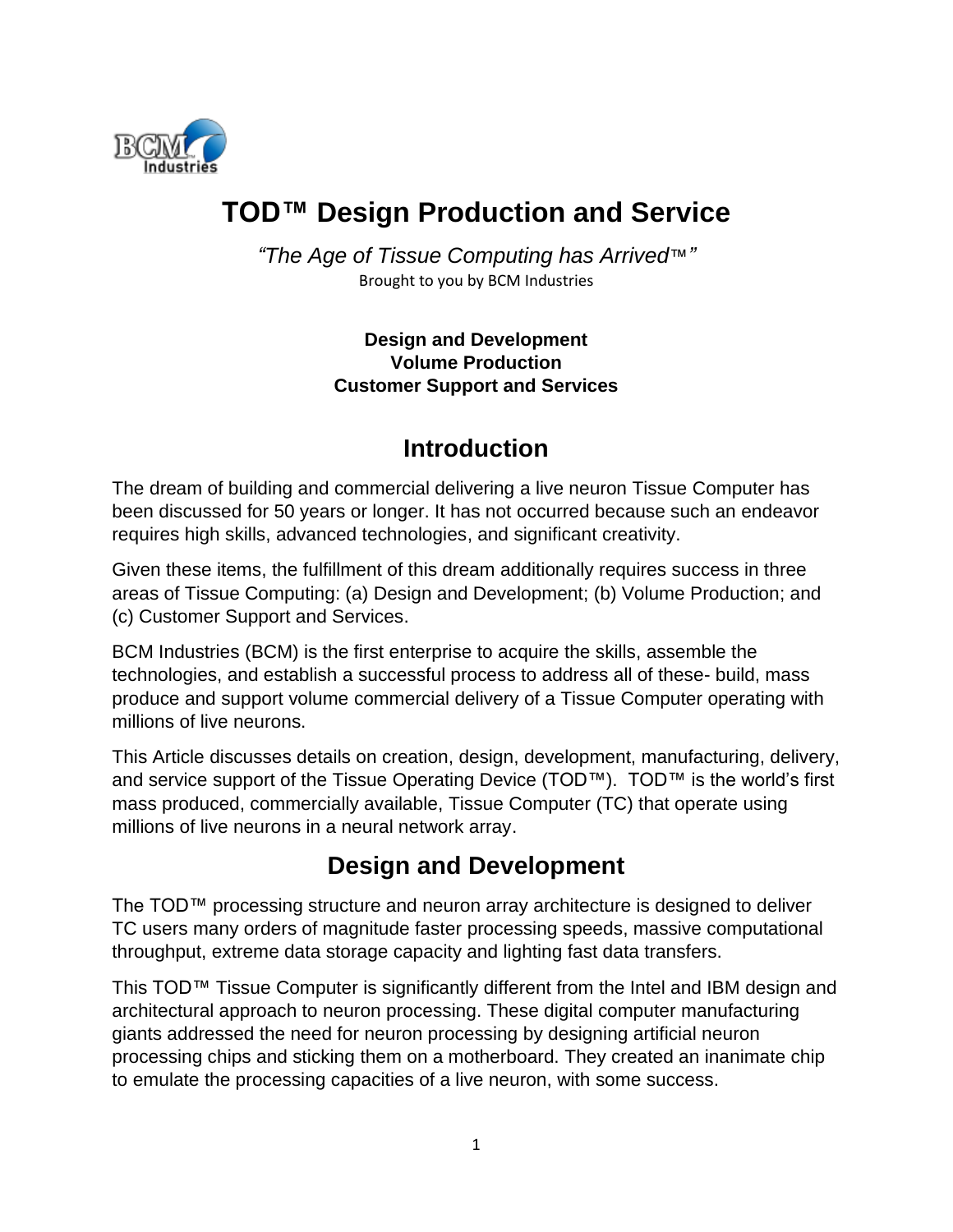Their approach was an effective initial entry into neuron processing. Their activities have increased commercial awareness the advantages of neuron processing and driven the development of neuron focus software operating systems, utilities, tools, and many neuron-based application programs. For a discussion of these artificial neuron processors and performance details, see the Article: "History of TOD™ and Tissue Computing."

In reviewing the successes and actual performance of each of these artificial neuron processor chips, and the research data, one finds the physics of all conventional digital computers with chips and motherboards, no matter how enhanced, will never achieve TOD™ levels of performance.

### **TOD**™ **Configuration**

As illustrated in Figure 1, TOD™ includes three major components, a Tissue Computer, a Management Computer, and a Laptop computer. TOD™ is commercially offered as a family of general and special purpose neuron processing Tissue Computers. As presented in Table I, the TOD™ family is offered in nine unique Models offering from 16 million to 5 billion neuron powered processing and storage options.

The TOD™ Model 16 is the smallest, delivering up to 16 million neurons from a standard computer desktop or floor tower. The next size is the TOD™ Model 48 delivering up to 48 million neurons in a three-tower wide floor version or a cabinet or rack mounted configuration.

The largest TOD™ Model offered, the 5120 Supercomputer, that can provide up to 5 billion neurons for processing and storge applications. Although it appears feasible, BCM has not addressed the networking of a multiple number of TOD™ Model 5120 units to obtain larger programable pools of available neurons.

### **Two Digital Computers**

Each TOD**™** includes two separate and independent digital computers. They function as the controller and manager of the Tissue Computer, and the user interface with all TOD**™** activities.

**TOD™ Configured Laptop** - is a conventional digital laptop computer that has been configured with an operating system, utilities, tools, and application programs which provide users access to and the ability to program and control the services offered by the TOD™. This laptop can be networked to all types of private and public data networks to transfer and process data.

**TOD™ Management Computer** – is a conventional digital processor, that has been specifically configured to operate the Tissue Computer and to monitor and control all digital data that flows into and out of the Tissue Computer. In addition to user application interfaces, this Management Computer is responsible for the safe and full environmental control and operations of the Tissue Computer. It uses the TOD™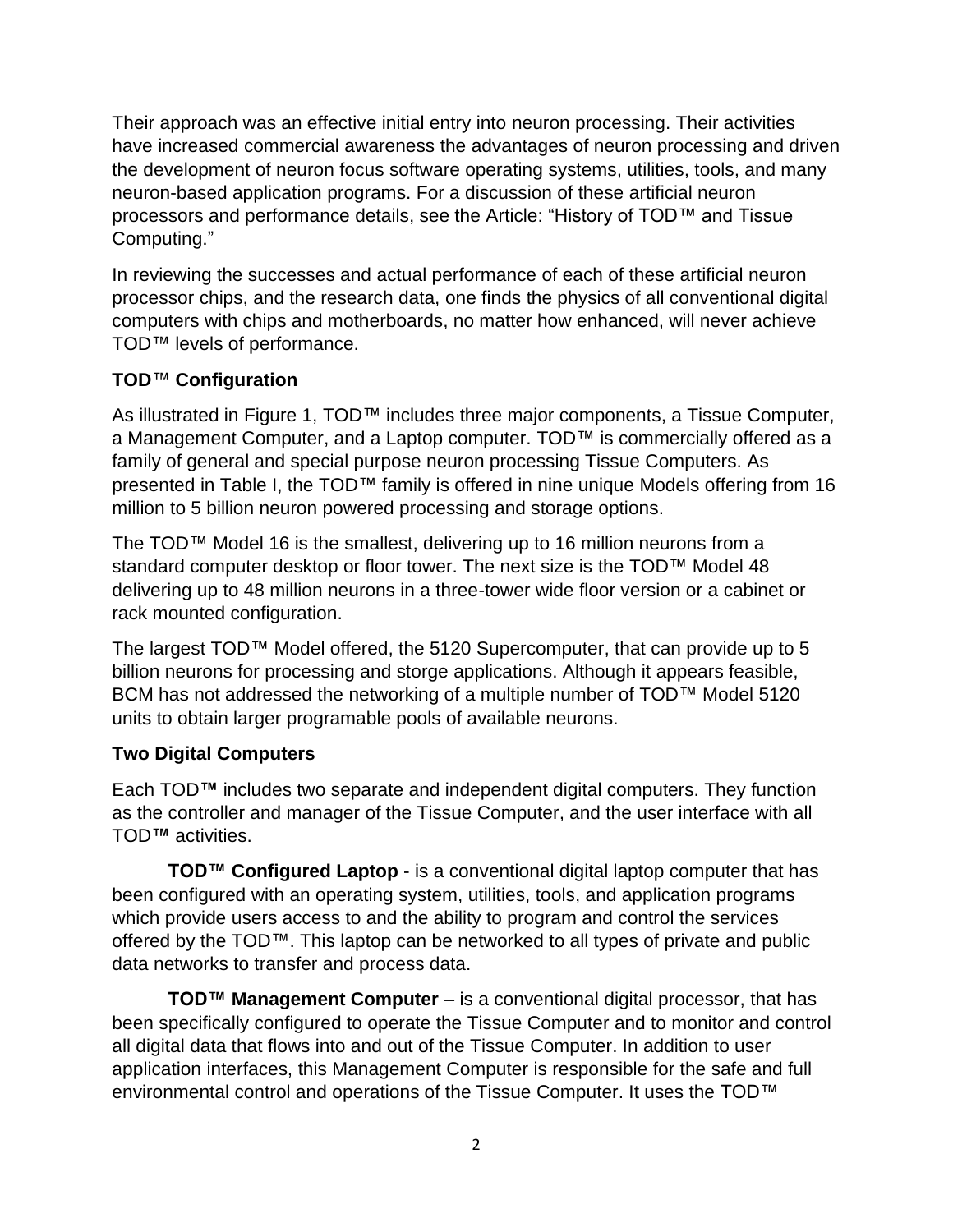Configured Laptop and other digital ports as the I/O devise to communicate with the TOD™ system administrator, and the many users.

#### **The Tissue Computer**

Each TOD™ includes one Tissue Computer. This computer is the neuron processor of the TOD™ system configuration. It contains living tissue highly populated with approximately 16 million to 5 billion neurons, depending upon the Model. To assure continuous and robust processing this Tissue Computer must hold, continue to support, and provide a living tissue environment for all the resident neurons.

To be and remain effective in addressing processing application, these many millions of neurons must be structured and configured in an ordered and programmable computer architecture. Also, they must be able to be accessed and controlled by the system administrator, operating systems, and users with access to the Management Computer and/or the TOD™ Configured Laptop computer.

To avoid neuron caused operational processing chaos, the Tissue Computer includes two specialized tissue structures. One is the TC Disk, and the other is the TC Cord.

**TC Disk** – is a disk-shaped cluster of live tissue. It is not rigid but a soft shaped disk. Each TC Disk is populated with up to one million active neurons that are addressable and programmable as an item or element of the Tissue Computer.

Figure 2 is an actual picture of a fully populated TC Disk in a Petrie Dish. This TC Disk is embedded with approximately one million neurons and is ready for insertion into a Tissue Computer Array.

**TC Cord** – is a cord-shaped flexible tissue structure. When filled with tissue and fully populated with neurons a TC Cord functions similar to a nerve or spinal cord structure. The diameter varies per application and can be less than 20 micrometers. The cord length varies depending upon the application. The function of the TC Cord, within the Tissue Computer, is to utilize neurons, within the TC Cord, to move data at high speeds and great bandwidths between TC Disks.

Figure 3 illustrates a TC Cord section with the interior of the Cord filled with Tissue and that embedded Tissue within the TC Cord is heavily populated with neurons. The Figure also illustrates a different type of TC Cord. It is a branching section that can support the building of TC Cord networks needed to link together many TC Disks within an Array. This illustration does not portray the Cord filled with Tissue or neurons. However, that is within the process of constructing this TC Cord.

### **Tissue Computer Architecture**

To obtain the desired neuron processing from all these many millions of neurons, all the TC Disks and TC Cords must be structured and organized to function as a reliable and effective processing unit. To accomplish this mission, the Tissue Computer has been organized into an Array structure.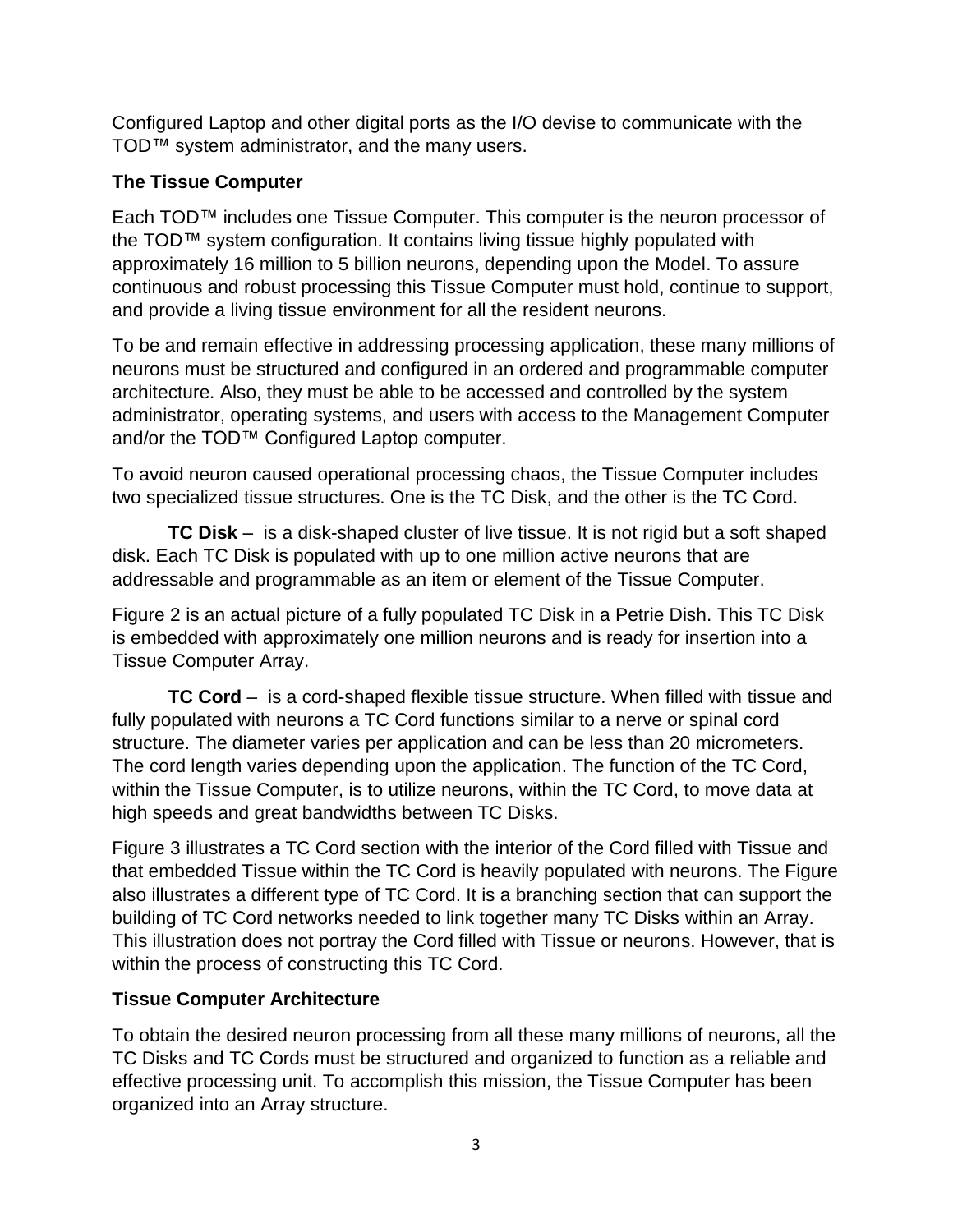Figure 4 illustrates a basic 4 set TC Disk and TC Cord linkage network. This form of networking is the bases of all Tissue Computer architectural Arrays. Each TC Disk is connected to at least two TC Cords. These TC Cords are prevalent throughout the Array. One end of each TC Cord is tissue embedded into a TC Disk. These TC Disk embedded data ports are identifiable and programmable by the Management Computer software and the TOD™ Configured Laptop operating system and application programs.

The Tissue Computer processing architecture uses two unique array structures. One is a Planar Array and the other a Cubic Array.

**Planar Array** – is an arrangement of TC Disks in a flat 2-dimensional pattern. It includes 4 TC Disks across and is 4 TC Disks high. Illustrated in Figure 5, this Array is a 16 TC Disk Planner Array. Currently this Array is only used in the TOD**™** Model 16. It delivers approximately 16 million neurons for processing and is small enough to allow the Tissue Computer to reside inside of a standard desktop or floor tower. (See Figure 9.)

**Cubic Array** - is an arrangement of TC Disks in a cubic 3-dimetional pattern. It includes three, 3D stacked, 16 TC Disk Planner Arrays. Linked by TC Cords in all three directions, this Array delivers 48 TC Disks across a 3D cube. Illustrated in Figure 6, this Array is a 48 TC Disk Cubic Array. Currently this Array is the used in the TOD**™** Model 48. It delivers approximately 48 million neurons for processing and fits comfortably into the Tissue Computer that resides in a four standard tower volume sized floor version of Model 48 (See Figure 9.) This Model is also available in a rack version.

#### **Larger Tissue Computer Configurations**

The 48 TC Disk Cubic Array is the baseline design architecture for all Tissue Computers that support the larger numbered TOD™ models, beginning with Model 96 and extending through Model 5120. Figure 7 illustrates how the 48 TC Disk Cubic Array is configured to build a Model 96 and a Model 192.

Figure 8 illustrates how a Model 96 can be reconfigured by the Management Computer and/or the TOD™ Configured Laptop to operate as two separate Model 48 units. They can be setup to independently parallel process the same identical tasks, where one acts as a full real-time back processor.

They can each be assigned separate independent processing tasks. They can be programed to run the same tasks and check to see that both the intermediate and final results match when the tasks are processed by two different neuron professors.

Figure 9 presents the current view of a single desktop or floor tower version of the TOD**™** Model 16. Also shown, is the floor version of the TOD**™** Model 48. This Model is approximately the volume of four standard tower units and is also available in a rack system version.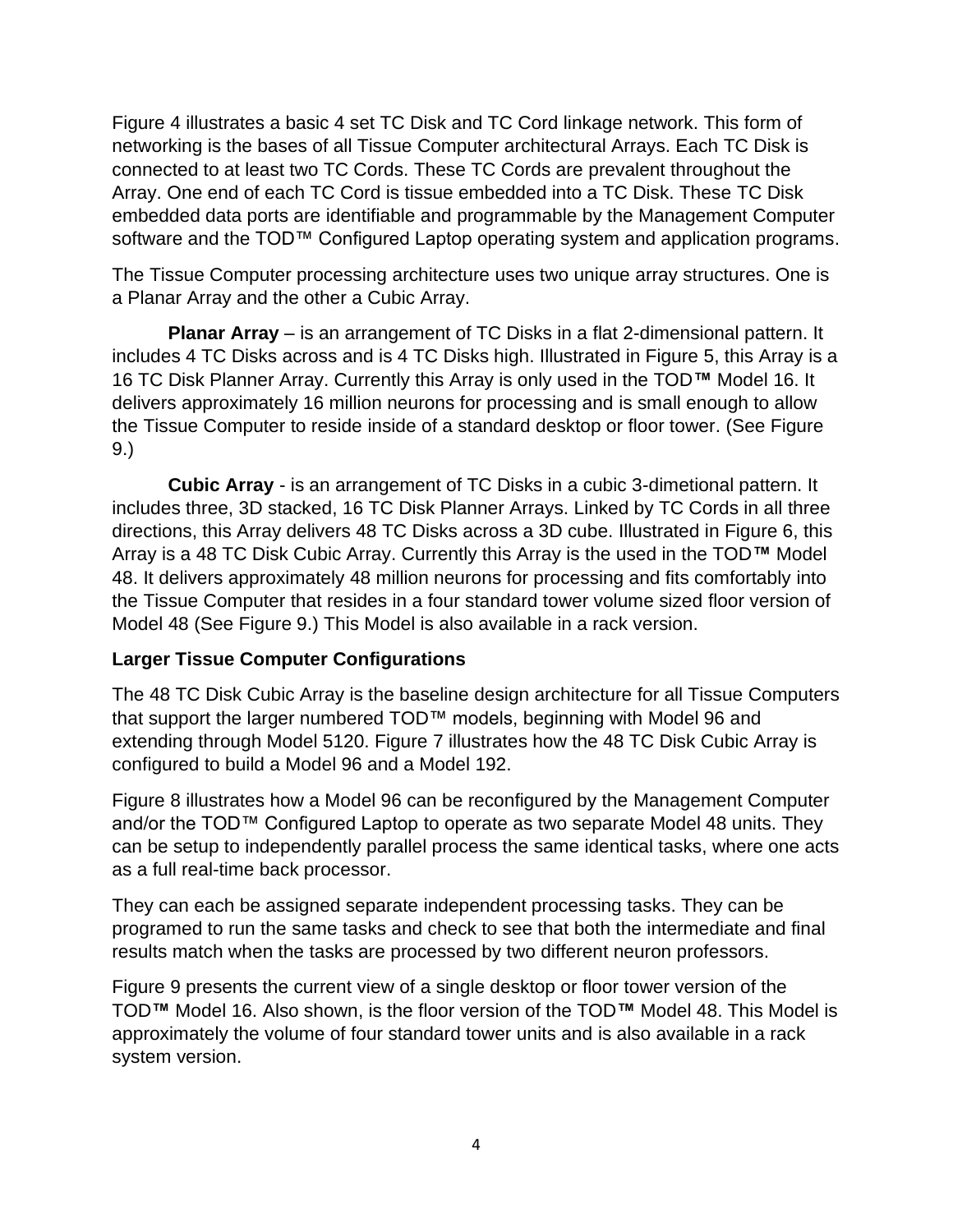#### **Networking and Direct Sensor Sourced Data**

Low to moderate bandwidth networking of a multiple number of the same TOD™ Models and/or a mixture of TOD™ Models is possible using currently available commercial digital network services.

All Tissue Computer internal data networking is neuron-to-neuron, using the TC Cord network. BCM is also developing a special flexible pipeline protected TC Cord, which may support direct neuron-to-neuron data transfers between multiple Tissue Computers.

In addition to neuron and digital data transfers, BCM is developing TC Cords and interface ports on the Tissue Computer to support raw, direct sourced data in these formats: optical, audio, video, RF, Inferred, thermal, and seismic.

#### **Mobile-Ruggedized Models**

Initially all available TOD™ Models are for fixed operations. BCM is developing mobileruggedized versions of some models. To address the delay in their availability, BCM suggests users requiring mobile-ruggedized versions initially purchase or lease a fixed operations model, and later upgrade.

Users can thereby benefit from initial use of the fixed model to perform system analysis, development, and testing of their TOD™ application. Upon availability of the new mobile-ruggedized Model, BCM will accept the fixed model as a trade-in for the new ruggedized model.

#### **Programming and Controlling a Tissue Computer**

For more than a decade a growing community of scientists, engineers, and application developers have been building and using software that is focused on neural networks and neuron processing. The result is that many of the software utilities, tools, and application programs required to manage and control TOD™ are currently available, and many are open-source.

These existing programs are either directly TOD™ compatible, or with modification can become a part of the TOD™ software users' library to operate, manage, and leverage the massive performance capabilities available from TOD™.

# **Volume Production**

One can design an amazing Tissue Computer but if that computer cannot be mass produced and delivered to customers at an affordable price, the Tissue Computing era would never materialize. BCM has specifically designed the first commercially available Tissue Operating Device (TOD™) to be mass producible, extremely dependable, and service supportable.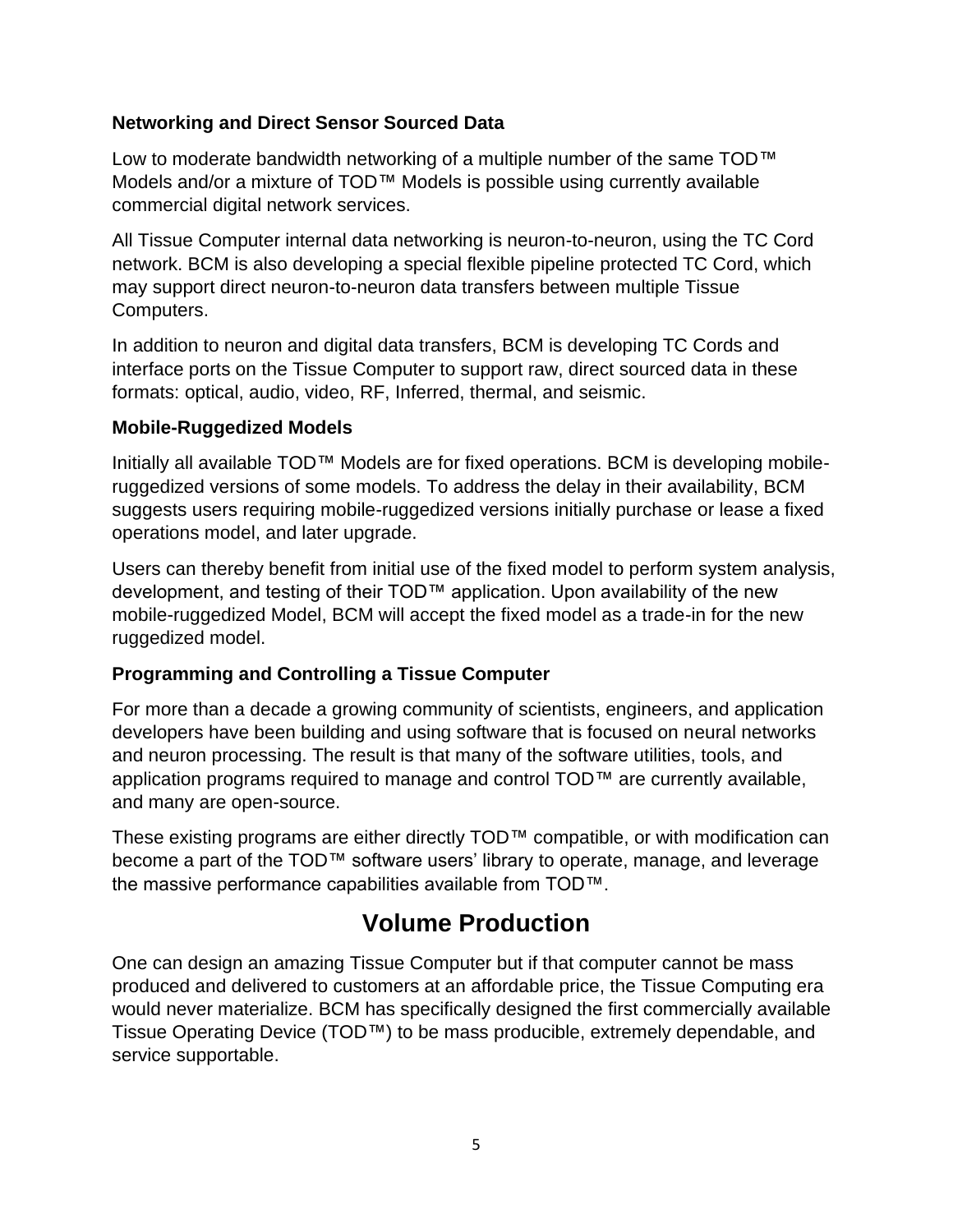This discussion is directed at presenting the manufacturing, packaging, and delivery process and systems used by BCM to make and deliver TOD™ and all the associated components, including the Tissue Computer.

The packaging and transport of the TOD™ components, excluding the Tissue Computer, uses standard computer equipment packaging and shipping. Packaging and transporting of the Tissue Computer which includes millions of neurons, live nerve cells, requires special procedures.

#### **Tissue Manufacturing**

The Tissue Computer is filled with neuron populated tissue structures. Because this computer contains many millions of living neurons, the manufacturing processes must be totally performed within a medically sterile Lab Environment.

The process includes first manufacturing of the TC Disk tissue scaffolding. Next the growth and propagation of the Disk structure with approximately one million new living neurons. This newly created and fully populated TC Disk is then processed through a battery of tests and validation procedures. These tests assess the levels of TC Disk functionality and performance.

In parallel, to this TC Disk production activity, is a process to produce TC Cords. Manufacturing a TC Cord is a three-step serial process. First, the exterior of the tube structure is manufactured. Next, is the manufacturing of the Cord's interior tissue scaffolding. Last is the process which grows and populates the Cord's interior scaffolding structure with many newly grown neurons. Each newly created TC Cord is then repeatedly evaluated to assess effectiveness of data transfer functionality and performance.

Each approved TC Disk and TC Cord is them packaged and placed into a medically sterile Lab Environmental warehouse to await an allocation to a specific TOD™ customer order. Figure 10 is an image of the sterile temporary storage and warehousing container used to assure each newly manufactured TC Disk and TC Cord produced remains fully compliant with medical grade sterile manufacturing procedures.

#### **Manufacturing Quality**

In the tissue manufacturing process, BCM utilized only animal source material that meets or exceeds all U.S. FDA recommended "Guidelines as to Pedigree and Handling" procedures for materials to be used in medical devices. BCM's controlled sourcing process assures a pure material that contains no growth stimulating hormones or GMO products are used in the birthing and raising of the animals or herds.

All BCM processing and manufacturing is performed under strict Standard Operating Procedures and are cGMP ("current good manufacturing practice") compliant, and compliant with the USDA and FDA regulations. These operating controls, procedures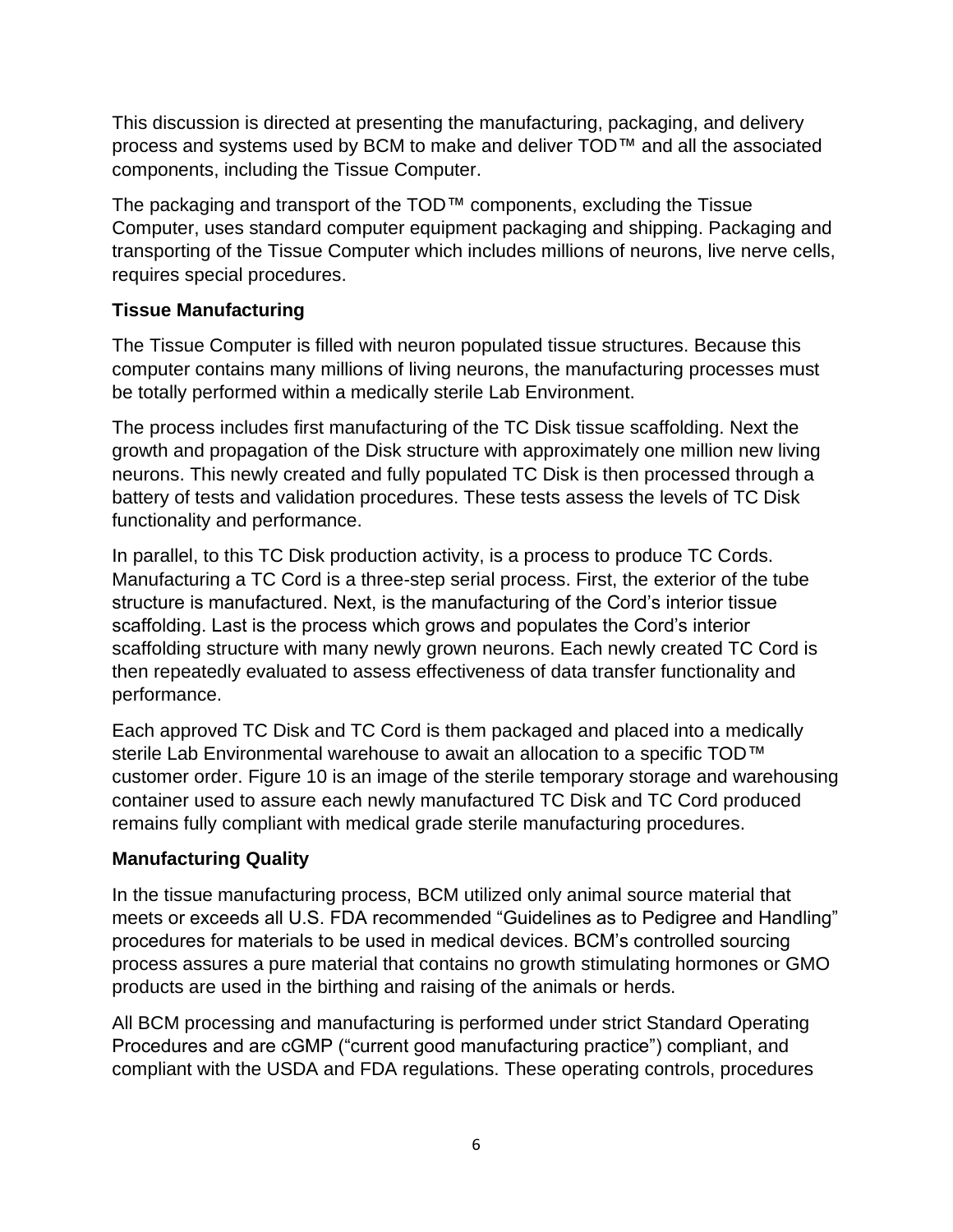and qualified processes enable BCM to provide the highest quality and purity of materials used in the manufacture of each Tissue Computer.

### **Order Processing**

Upon acceptance of a TOD™ purchase order, and authorization to proceed with manufacturing, the required number of TC Disks and TC Cords are withdrawn from the manufacturing warehouse. Within a medically sterile Lab Environmental these components are arranged into the processing array configuration required for the TOD™ Model ordered.

Upon completion of the construction phase of the array manufacturing, all the TC Disk and TC Cord in the architectural array structure, including the internal TC Cord network and the special TC Cord external data ports, are cell growth bonded into the final deliverable Tissue Computer.

The packaging and shipping of the tested and approved Tissue Computer to the TOD™ Support Team for delivery and install at the customer site, uses the BCM proprietary live tissue transporter, named Steff.

As reference, Figure 11 is a picture of Steff after successfully delivering BCM created ARTR™ organ repair tissue to the Hayatabad Medical Complex, Peshawar, Pakistan. Steff has successfully demonstrated the ability to sustain cell populated living tissue for over 20 days, without the need for any internal or external power.

Steff has also successfully survived many unplanned air courier drop tests, being lost in an airfreight warehouse for over a week and being left on a hot airport runway for an extended lunch break. In simple terms, Steff is amazing.

### **Volume Tissue Production**

Manufacturing a TOD™ computer is complex and challenging. However, BCM has previously, and repeatedly performed all these manufacturing steps and maliciously validated all the processes, equipment, and procedures. The latest tissue production system validation was in the manufacturing, and delivery of multiple sets of Autologous Regenerative Tissue Replacement (ARTR™) organ repair tissue units in support of human kidney repair clinical trials. To learn more, review the ARTR™ data at the BCM website.

A key element in an ability to deliver high-volume manufacturing of tissue products is a BCM designed tissue production machine known as Cliff. Illustrated in Figure 12, with extremely limited manual supervision, a single Cliff unit produces up to 120 TC Disk units per week, or 6,000 per year. All BCM tissue manufacturing machines, including Cliff, are modular and can be quickly expanded to increase production based upon market demand.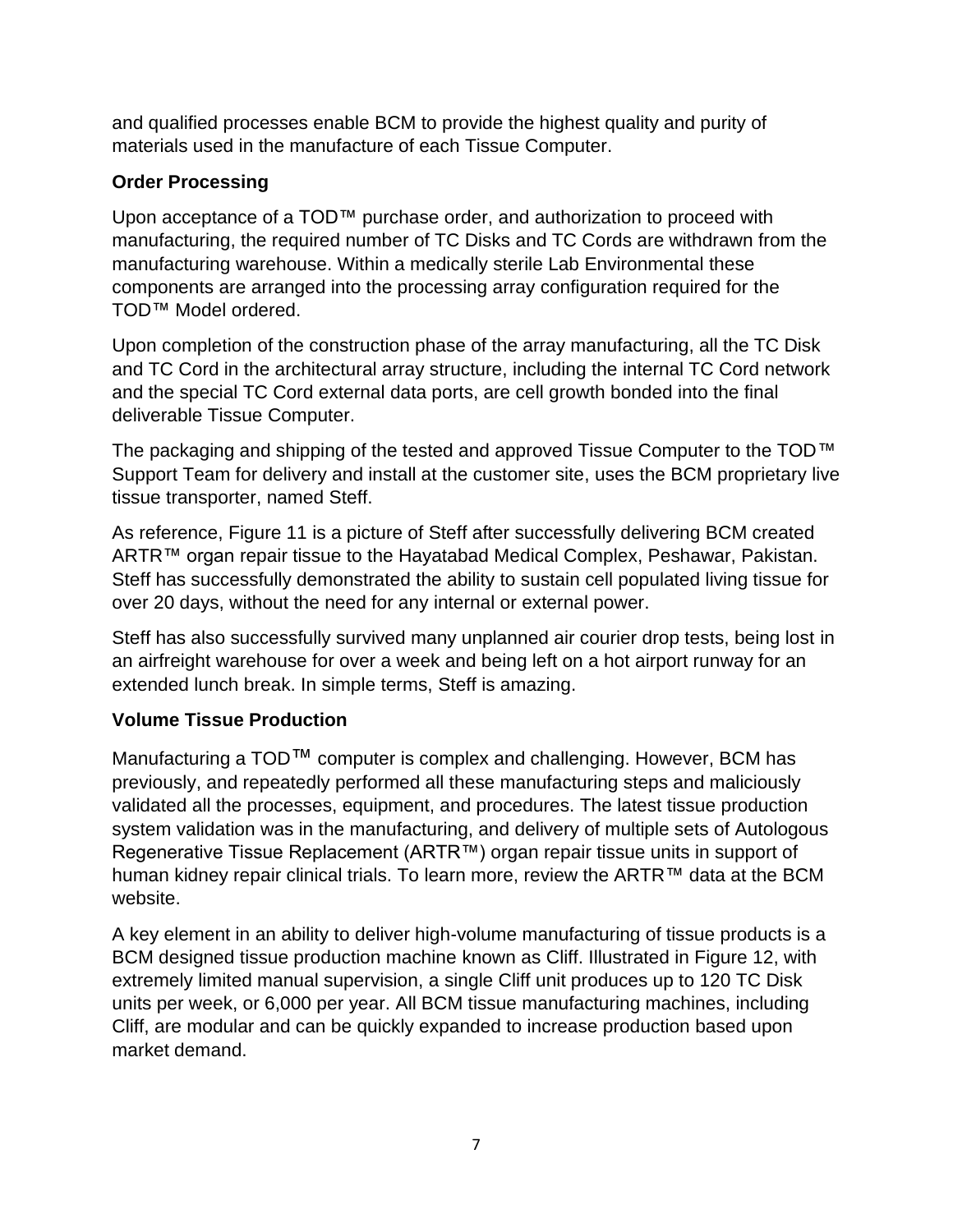For example, by installing 2,000 Cliff units into a TOD™ manufacturing facility, annual production will exceed 12 million TC Disks. A modified version of Cliff can manufacture TC Cords at the same annual production rates. The use of 2,000 Cliff units is an example only, there are no physical limits to the number of Cliff units that can be added to the BCM manufacturing facility production lines.

# **Customer Support and Services**

All TOD™ Model purchases include a one-year full replacement warranty. That warranty includes the delivery, and complete professional installation by a highly trained and certified TOD™ Team. The team assembles, connects, tests, and performs full system tests to assure each delivered TOD™ Model fully meets or exceeds all performance standards.

The Team does not leave the customer's site until all interfaces are functioning as required and the TOD™ system configuration, including the TOD™ installed software, meets performance specifications. This delivery and support services is provided to purchasers located in all accessible locations around the Globe.

The Tissue Computer includes millions of active neurons. To survive and successfully perform requested processing tasks, these neurons require a conducive sterile environment, specific temperature, humidity, energy needs, and other life supporting services. The Tissue Computer is constructed to provide this operating environment and required services.

A Tissue Computer is somewhat more demanding of technical service support than an inanimate digital device. However, the required purchaser's support tasks will be simple and infrequent. Moreover, the TOD™ Support Team is always available to help, by phone or online chat, and if a serious issue exists, the BCM Support Team will provide on-site service, and if necessary, fully replace the Tissue Computer under terms of the warranty.

As shown in Figure 1, the digital data interface with the Tissue Computer, is through the TOD™ Management Computer. If TOD™ is to receive or send digital data to any external devices those data transfers must flow through the Management Computer.

These digital connections can be by standard digital cabling, a USB connection, Wi-Fi device, or other wireless connection. As illustrated, this data interface procedure also applies to the TOD™ laptop computer.

Delivery of every TOD™ Model includes a single conventional digital laptop computer, with either a USB or wireless connections to the TOD™ Management Computer. This laptop is preloaded with TOD™ user operating software, utilities, application developer tools, and Tissue Computer appropriate application programs.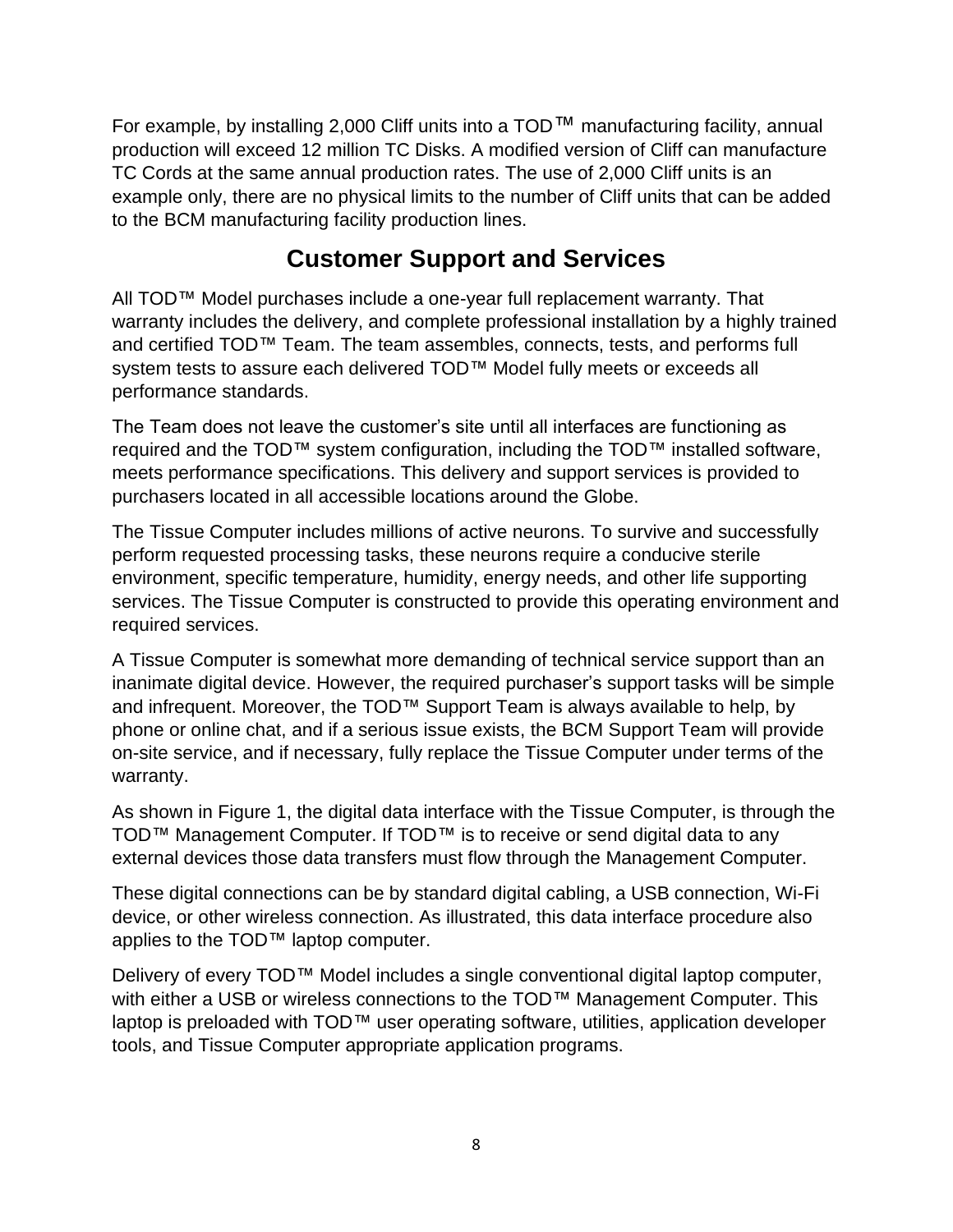All TOD™ Model sales include 24/7 complete customer support services. The TOC™ warranty and extend service agreement includes, if required, total TOD™ Model replacement.

#### >>><<<

### **Figures and Tables**

Figure 1 – TOD™ System Configuration Table 1 - Commercially Available TOD™ Models Figure 2 - Picture of a Single TC Disk Figure 3 - Standard TC Cord Figure 4 – 4 TC Disk – TC Cord Linked Tissue Array Figure 5 – 16 TC Disk Programable Planar Array Figure 6 – 48 TC Disk Programable Cubic Array Figure 7 – 48 TC Disk Cubic Array Architecture Figure 8 – Model 96 in Full Real-Time Backup Figure 9 - View of TOD™ Models 16 and 48 Figure 10 - Medically Sterile Storage and Transport Packaging Figure 11 - Steff - Tissue Computer Transporter Figure 12 - Cliff - Fully Automated Tissue Manufacturing Unit

>>><<<

#### **Figure 1**



### TOD™ System Configuration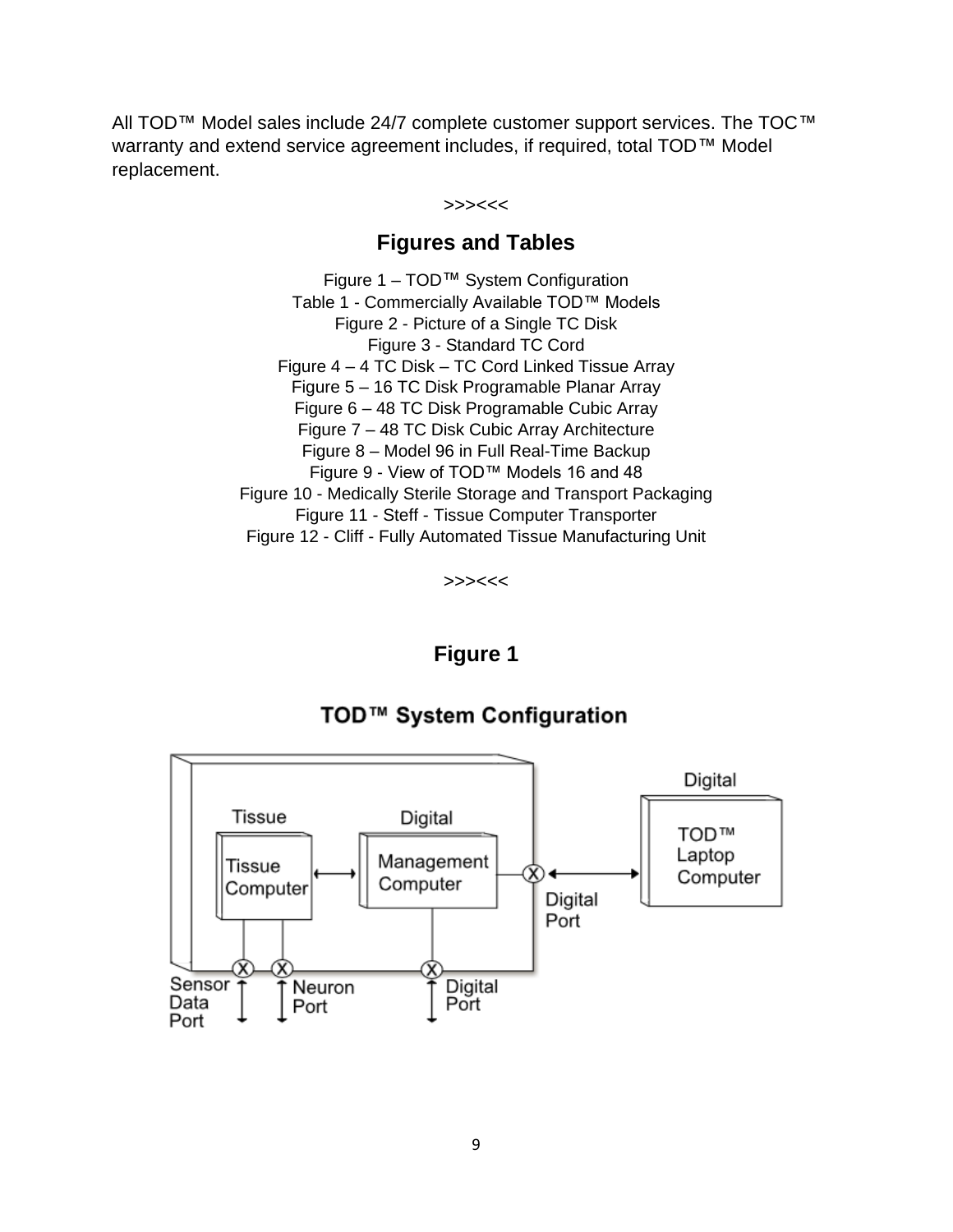### **Table I**

### **Commercially Available TOD™ Models**

| TOD <sup>™</sup> Model<br>Number       | Max Neuron<br>Capacity(1)(2) | Number of<br><b>TC Disks</b> | Number of<br>TC Arrays (3) |
|----------------------------------------|------------------------------|------------------------------|----------------------------|
| TOD <sup>™</sup> 16                    | 16 million                   | 16                           | 1                          |
| TOD <sup>™</sup> 48                    | 48 million                   | 48                           | 3                          |
| TOD <sup>™</sup> 64                    | 64 million                   | 64                           | 4                          |
| TOD <sup>™</sup> 96                    | 96 million                   | 96                           | 6                          |
| <b>TOD™ 192</b>                        | 192 million                  | 192                          | 12                         |
| TOD <sup>™</sup> 480                   | 480 million                  | 480                          | 30                         |
| TOD <sup>™</sup> 1024                  | 1 billion                    | 1024                         | 64                         |
| TOD <sup>™</sup> 2048                  | 2 billion                    | 2048                         | 128                        |
| TOD <sup>™</sup> 5120<br>Supercomputer | 5 billion                    | 5120                         | 320                        |

Notes: (1) The actual number of neurons present at any given time will vary due to many factors that affect neuron birth, death, and growth rates. BCM cannot therefore guarantee the number of neurons in any specific TC Disk. However, every BCM manufactured TC Disk has the potential to hold and deliver up to one million neurons.

(2) TC Disk neuron population density is established by tissue and other factors. The human brain has 100 billion neurons in a volume of 1500 cc, or 91.5 cubic inches. Each TC Disk is approximately 2x2x0.5 inches or 2 cubic inches, establishing a maximum capacity of one million neurons per TC Disk. (3) The Model 16 Tissue Computer planar array has 16 TC Disks in a 4x4 array. The Model 48 cubic array has 48 TC Disks in a 3D structure of a 3 deep 4x4 array. The 3D structure of the cubic array is the bases for all Tissue Computer architectures in the larger TOD™ Models.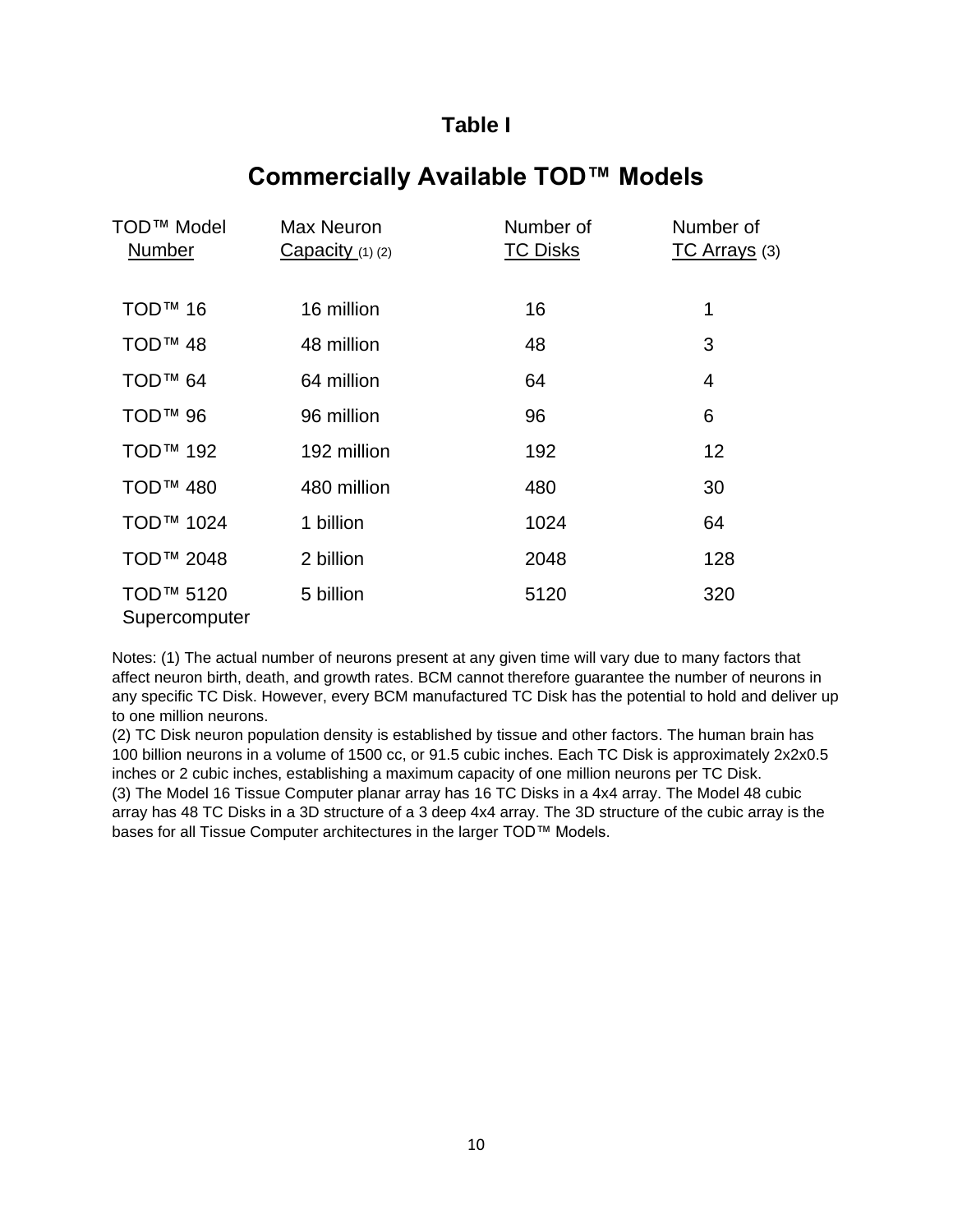**Figure 2 Picture of a Single TC Disk**



Single TC Disk in a Petrie Dish TC Disk embedded with up to one million neurons Ready for insertion into Tissue Computer Array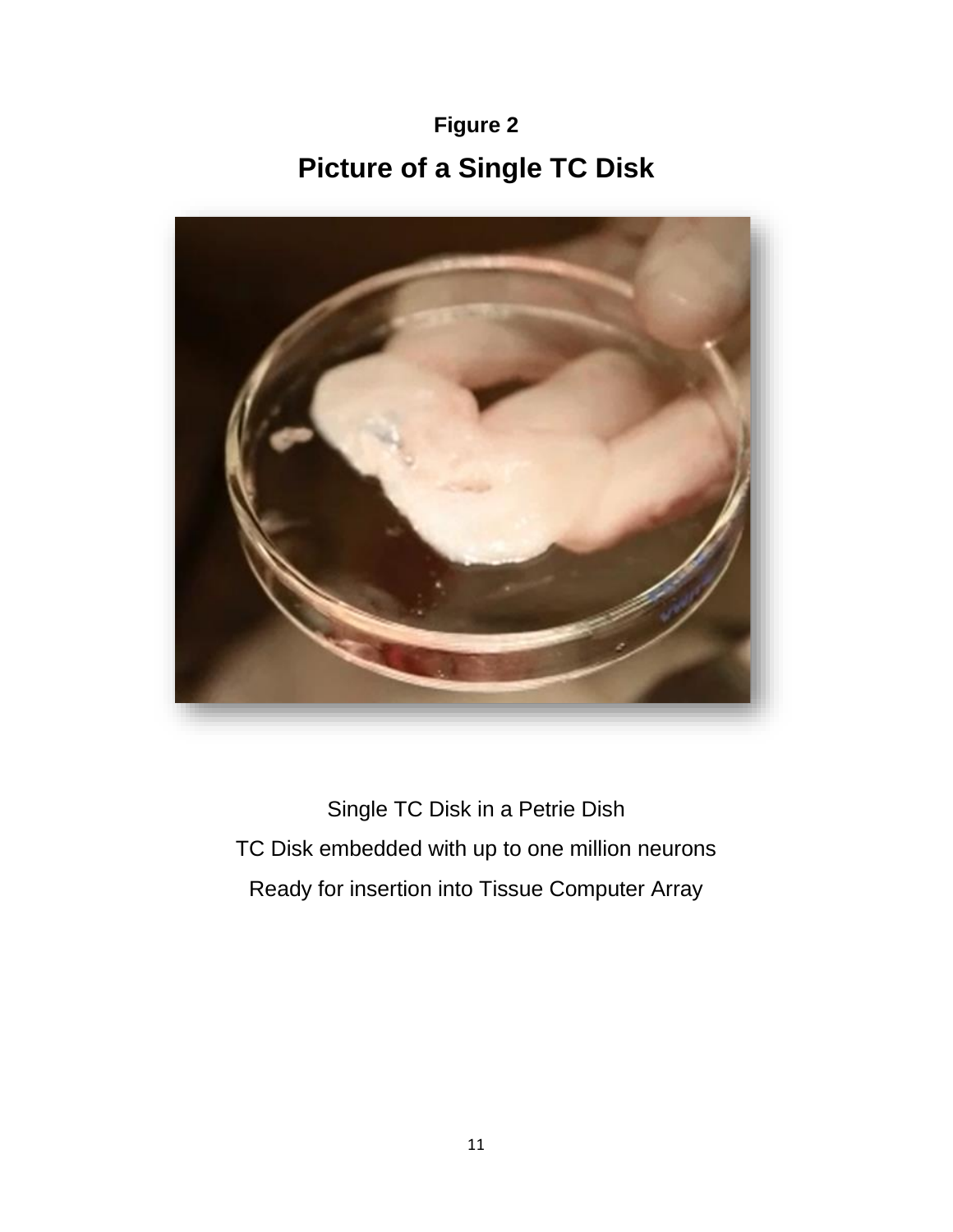# **Figure 3 Standard TC Cord**

**Standard TC Cord** TC Cord Section filled with Tissue **Embedded with Neurons** 





**Network Branching TC Cord** Network Branching TC Cord Section Internal Tissue Structure with **Embedded Neurons Absent** 

### **Figure 4**

# 4 TC Disk - TC Cord Linked Tissue Array



Segment of a neuron processing array

#### Code:

◯ TC Disk

A TC Cord

- A TC Disk Embedded Data Port

Note: All TC disks are identifiable and programable tissue computer components addressable by the management computer operation system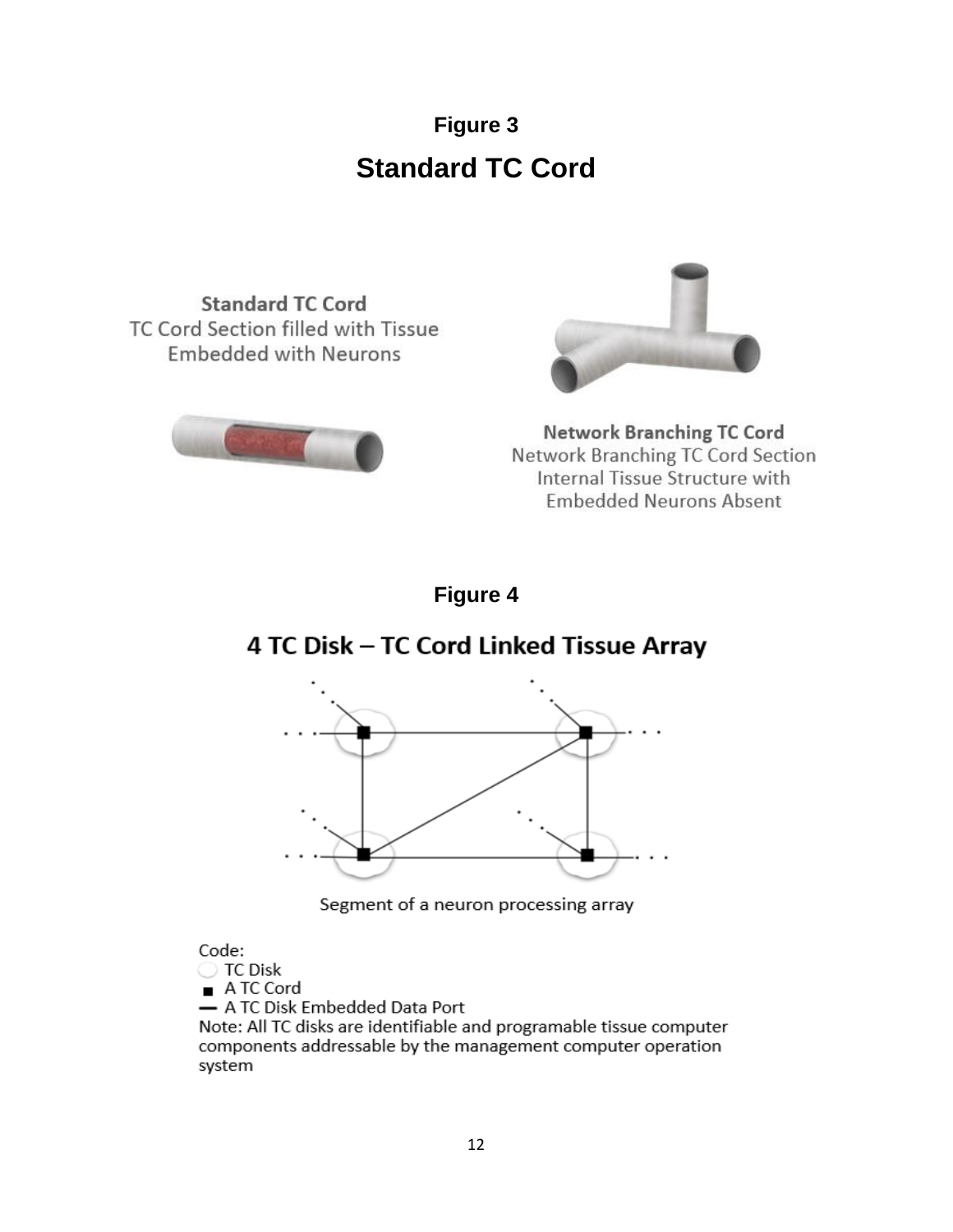### 16 TC Disk Programable Planar Array

**Tissue Computer** 



2D Planar Tissue **Processing Array** 

Code: A single TC Disc - A single TC Cord Note: All TC disks are connected to at least 2 or more TC Cords

# **Figure 6**

# 48 TC Disk Programable Cubic Array



3D Cubic Tissue **Processing Array** 

Code:

A single TC Disc

- A single TC Cord

Note: Exterior view only all TC disks are connected to at least 2 or more TC cords.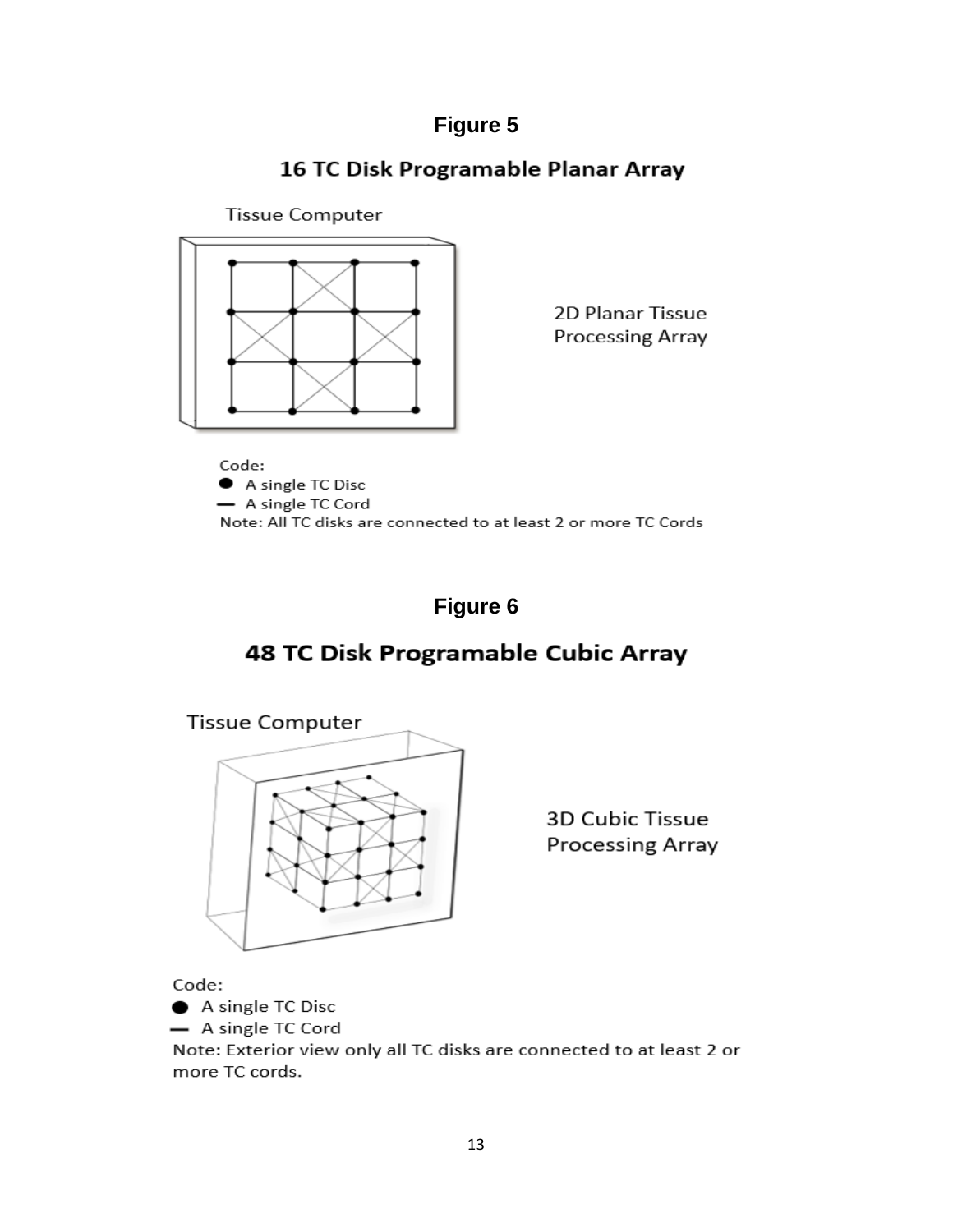# 48 TC Disk Cubic Array Architecture TOD<sup>™</sup> Model 96 and 192 Configurations

**Tissue Computer** 



Code: 48

A standard 48 TC disk cubic array

Note: Illustration shows difference between Model 96 and Model 192

# **Figure 8**

# Model 96 in Full Real-Time Backup

**Tissue Computer** 



TOD<sup>™</sup> Model 96 program partitioned into a model 48 with full-time duplicate processing.

Code:



A standard 48 TC disk cubic array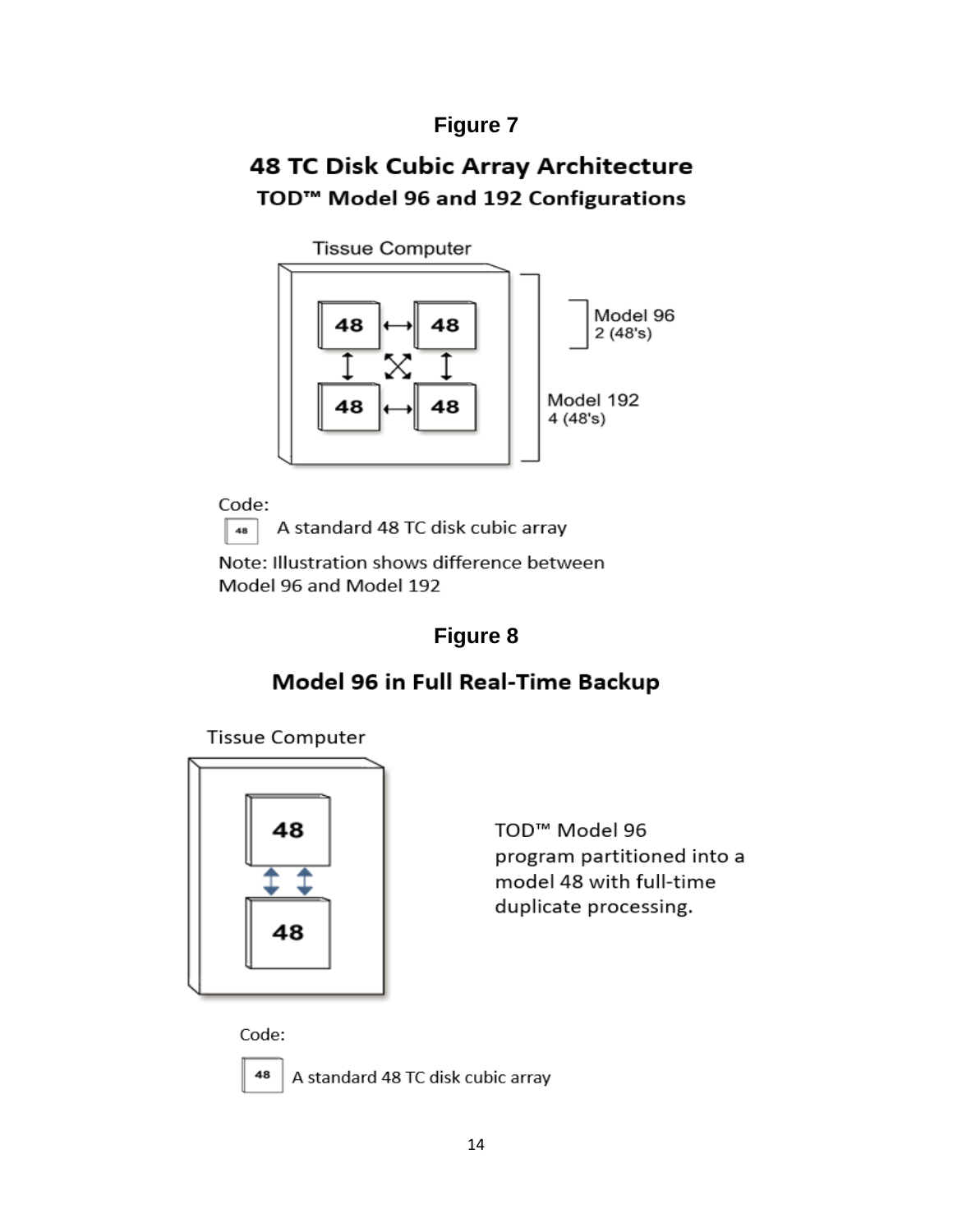# **View of TOD™ Models 16 and 48**

**TOD™ Models 16 Standard Desktop or Floor Tower**



**TOD™ Models 48 Standard Three-Wide Floor Tower**

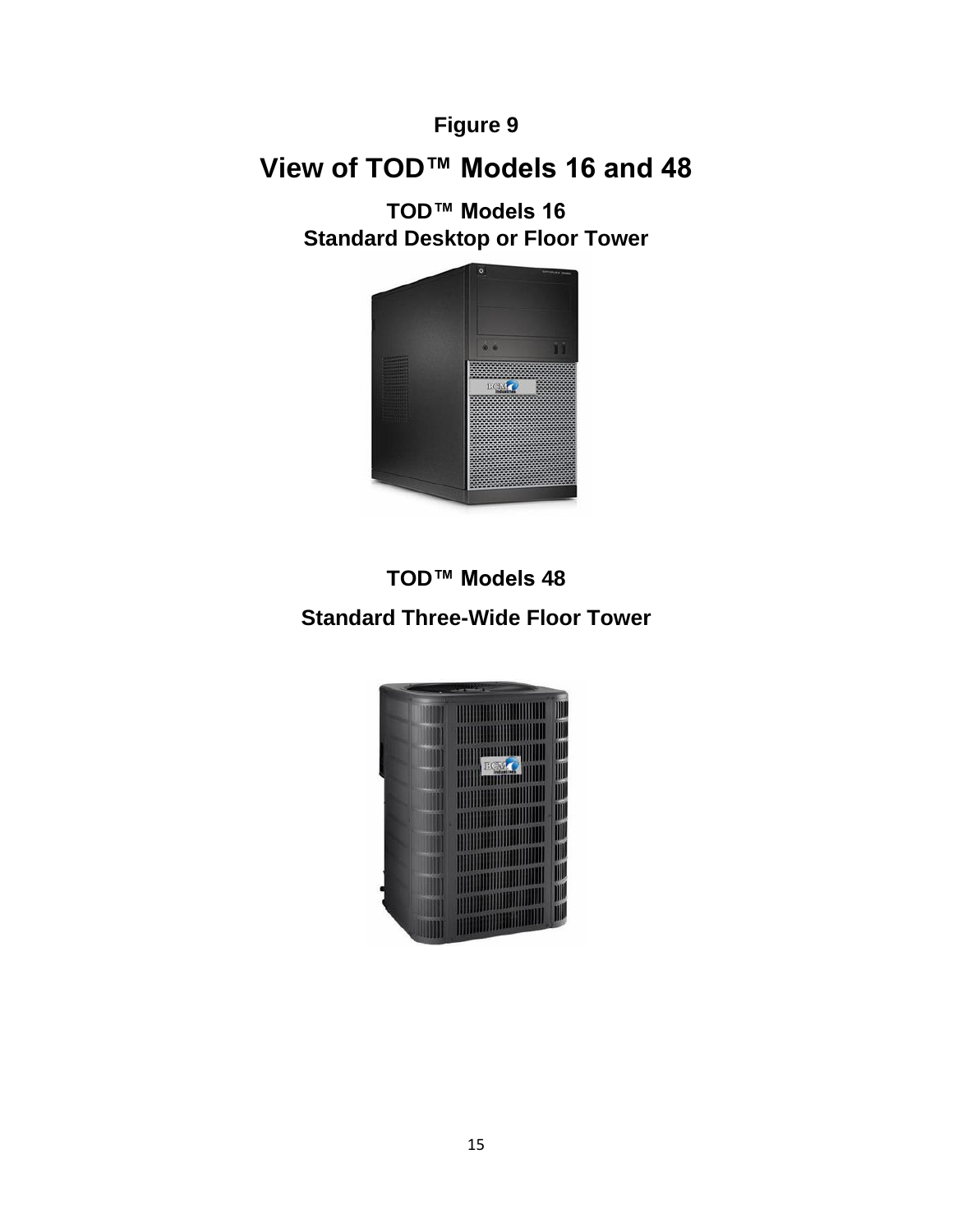# **Medically Sterile Storage and Transport Packaging**

TC Disk and TC Cord Sterile Storage Unit



**Figure 11**

# **Steff - Tissue Computer Transporter**

Environmentally Sterile Extended Duration Tissue Shipper